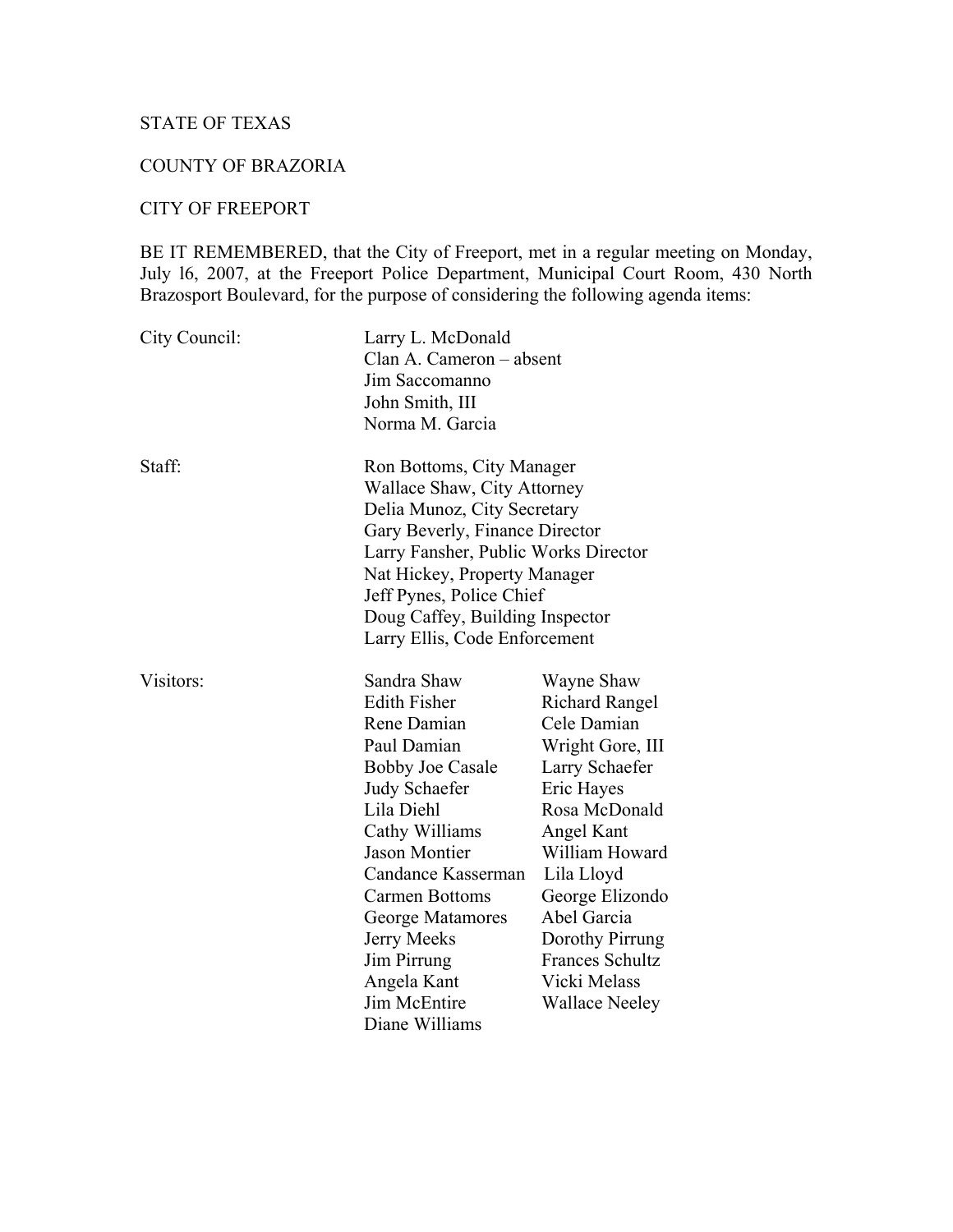## Call to Order.

Mayor McDonald called the meeting to order at 6:01 p.m.

#### Invocation.

Pastor Abel Garcia from the First Baptist Church offered the invocation.

#### Pledge of Allegiance.

Mayor McDonald led the Pledge of Allegiance.

#### Consideration of the approval of the July 2, 2007 Council Minutes.

On a motion by Councilman Smith, seconded by Councilwoman Garcia, with all present voting "aye", Council unanimously approved the minutes of July 2, 2007.

#### Attending Citizens and Their Business.

Angela Kant of 115 W. Broad asked how she was in violation of the open meeting s act. Mr. Shaw explained in detailed how it could be violated. He also explained to her the procedures of getting on an agenda and/or executive session.

Jim McEntire of 727 W. 12<sup>th</sup> Street stated that for the last 10 years or so, he has tolerated and complained about the care of premises of 803 W.  $12<sup>th</sup>$  Street. He would like the Mayor to sign a letter from the Brazoria County so they can go in and cleanup. The residence was not livable.

Bobby Casale of Bridge Harbor reminded Council that he would be at the budget workshops, wants to protect homeowners from the appraisal district.

Wright Gore, III of 301 W. Brazos, believed that the conference room at City Hall was too small for the budget workshop, suggested the budget workshop be held in the Council Chambers, at the Freeport Police Department, Municipal Court Room.

**Public Hearing**: To consider designating the following described real property located within the corporate boundaries of the City as a reinvestment zone for the purpose of entering into an agreement with the owner or owners thereof granting a tax abatement:

> Bridge Harbor, F. J. Calvit, Division 8 Lot 93, Brazoria County

Mayor McDonald opened the public hearing at 6:14 p.m. Cathy Williams asked what was the purpose of the tax abatement. Mr. Bottoms stated that the City offers a residential tax abatement on improvements that are over \$5,000.00 and the owners of Lot 93 were building a new home and submitted an application for tax abatement.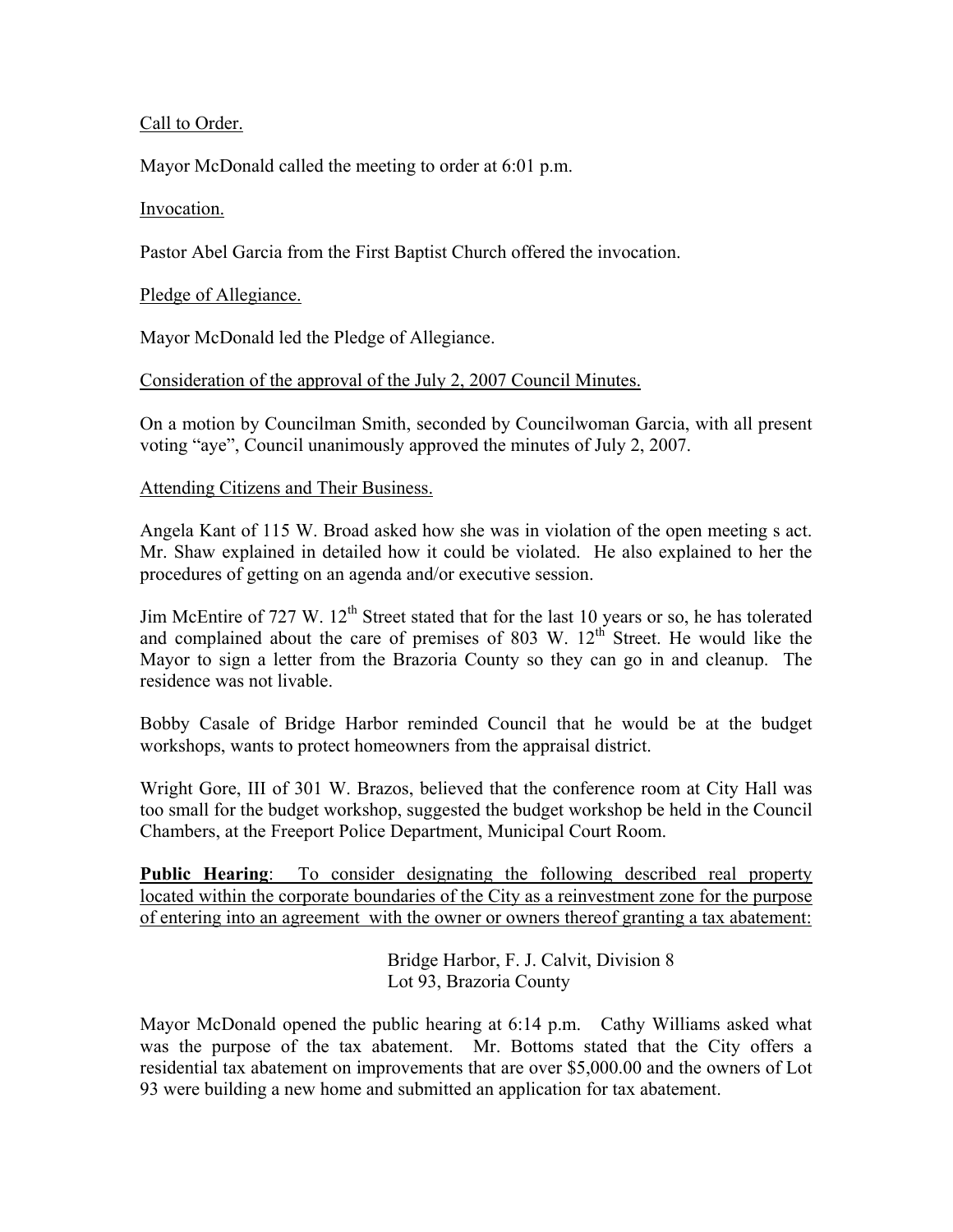There being no further questions or comments, Mayor McDonald closed the public hearing at 6: 17 p.m.

Consideration of the approval of Ordinance No. 2007-2168 designating Lot 93, Bridge Harbor, as a reinvestment zone to be known as the William Howard and Candace Kasserman for improvements on Lot 93, Bridge Harbor.

On a motion by Councilman Smith, seconded by Councilwoman Garcia, with all present voting "aye", Council unanimously approved Ordinance No. 2007-2168 designating Lot 93, Bridge Harbor, as a reinvestment zone to be known as the William Howard and Candace Kasserman for improvements on Lot 93, Bridge Harbor.

Consideration of the approval of Resolution No. 2007-2150 granting a tax abatement agreement to William Howard and Candance Kasserman.

On a motion by Councilman Saccomanno, seconded by Councilman Smith, with all present voting "aye", Council unanimously approved Resolution No. 2007-2150 granting a tax abatement agreement to William Howard and Candance Kasserman.

Consideration of the approval of bids and awarding the contract on the deck for RiverPlace project.

On a motion by Councilman Saccomanno, seconded by Councilman Smith, with all present voting "aye", Council approved Mr. Bottoms' recommendation to approve the bids and award the contract on the deck for RiverPlace project to the lowest bidder, Forbes Construction for \$99,010.73.

Consideration of the approval of Resolution No. 2007-2147 reappointing John Smith, III, Carlos Martinez, Louie Jones, and appointing Mark Wessels to the Economic Development Corporation of said City.

On a motion by Councilman Saccomanno, seconded by Councilwoman Garcia, with all present voting, 3 to 1, Council approved Resolution No. 2007-2147 reappointing John Smith, III, Carlos Martinez, Louie Jones, and appointing Mark Wessels to the Economic Development Corporation of said City. Mayor McDonald opposed.

Consideration of the approval of Resolution No. 2007-2149 reappointing Willie Rains, and appointing Freddie Brenk, Dorothy Pirrung, Tobey Davenport, and Joyce Adkins to the Charter Review Commission of said City.

On a motion by Councilman Smith, seconded by Councilman Saccomanno, with all present voting "aye", Council unanimously approved Resolution No. 2007-2149 reappointing Willie Rains, and appointing Freddie Brenk, Dorothy Pirrung, Tobey Davenport, and Joyce Adkins to the Charter Review Commission of said City.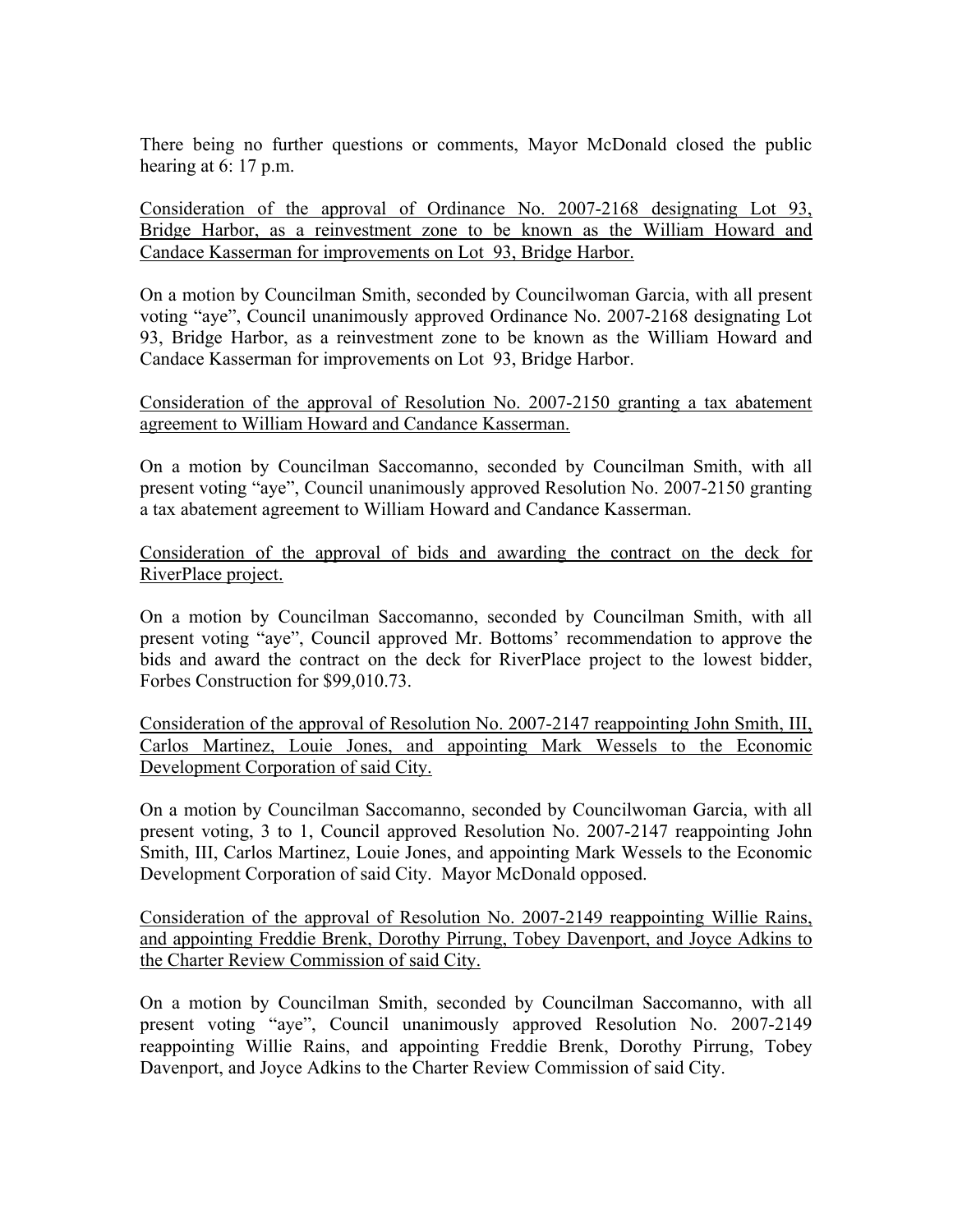Consideration of the approval of purchasing Block 18, Lots 13 thru 18, Freeport Townsite, known as 414-422 East Broad.

On a motion by Councilman Saccomanno, seconded by Councilman Smith, with all present voting "aye", Council unanimously approved purchasing Block 18, Lots 13 thru 18, Freeport Townsite, known as 414-422 East Broad.

# Consideration of the approval of purchasing of  $10/16<sup>th</sup>$  un-divided interest on Block 617, Lot 5, Velasco Townsite, located on North Ave. M.

On a motion by Councilman Smith, seconded by Councilwoman Garcia, with all present voting "aye", Council unanimously approved purchasing  $10/16<sup>th</sup>$  un-divided interest on Block 617, Lot 5, Velasco Townsite, located on North Ave. M.

## Consideration of the approval of AT&T placing a new fiber optic in Freeport from 1021 Broad Street to FM 1495 and CR 723, along the city's right of way.

On a motion by Councilman Smith, seconded by Councilman Saccomanno, with all present voting "aye", Council unanimously approved AT&T request to place new fiber optic in Freeport from 1021 Broad Street to FM 1495 and CR 723, along the city's right of way as long as it does not impact or interfere with future utilities.

# Elected Official Report

Councilman Saccomanno reported on the Main Street Historical activities. He received a letter from the Velasco Drainage District that FEMA is requiring recertification of the levees. The levees need to be recertified or will be removed from the flood zone maps. Presently there is no funding. Mr. Bottoms said letters had been set to legislatures to address this issue.

Mayor McDonald, Councilwoman Garcia and Councilman Smith attended the groundbreaking ceremony of the Veterans Memorial at Freeport Municipal Park. Also the Veterans Memorial Fish Fry Fundraiser on July l4, 2007. Both of the events were well attended. She received email from the Tim and Kathy Dennis, declining to build their dream house in Freeport.

Mayor McDonald closed the formal session and opened the work session at 6:38 p.m.

## W**ork Session**

## Discussion regarding water and sewer utilities to Bryan Beach Subdivision.

Dan Rucker discussed establishing feasibility of Freeport extending water to Quintana Island. Also, discussed establishing the feasibility of the City of Freeport participating in a Sanitary Sewer System provided by Coastal Bend Property Development for customers in the Bryan Beach subdivision. Rene Damian of Damian & Damian Associates updated